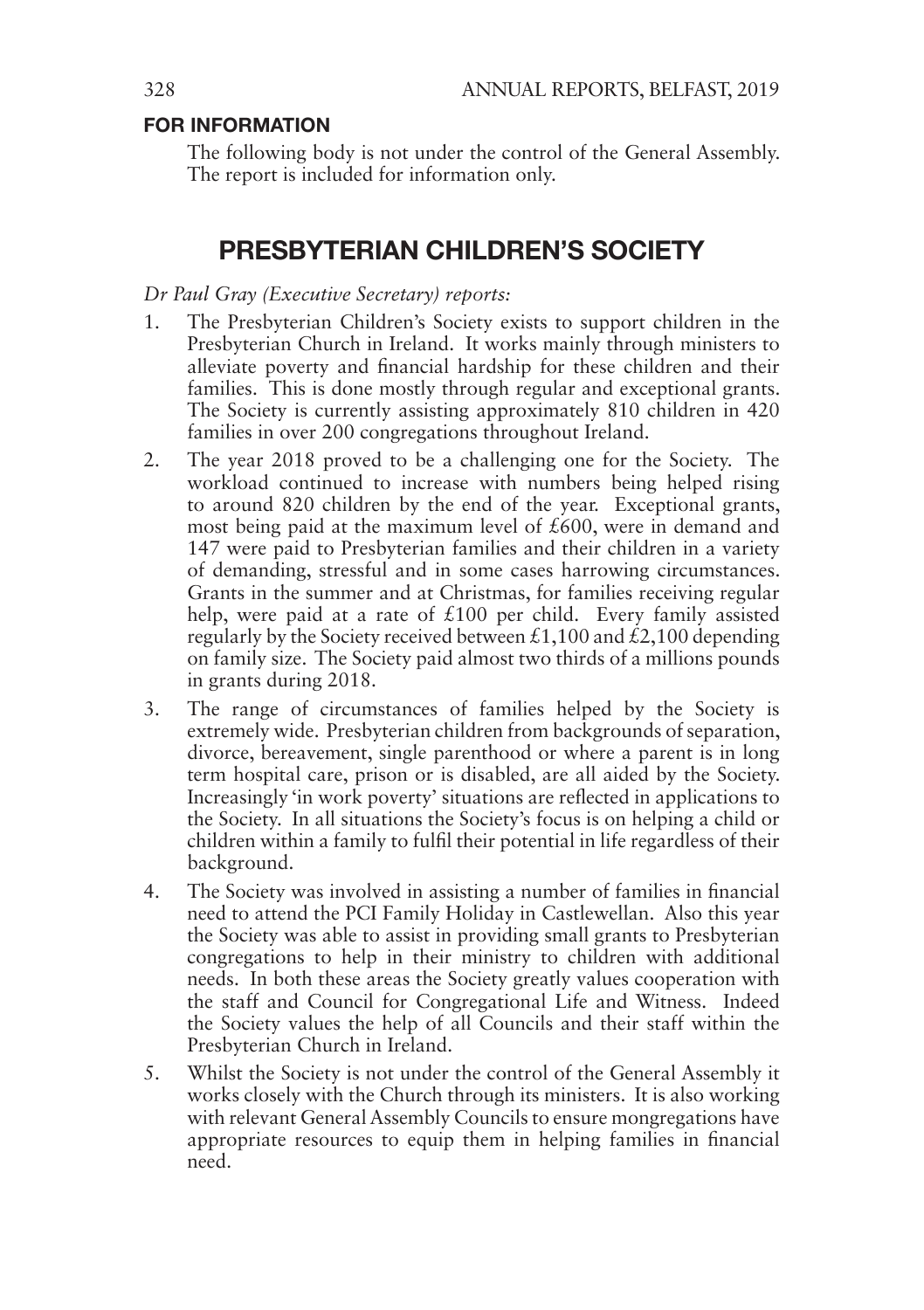#### ADDITIONAL REPORTS 329

6. The Society's work is independently supported by Presbyterian congregations and the Society gives thanks to all those who support the Society prayerfully, practically and financially throughout the year. The Society also welcomes enquiries about how it might assist children and families in need within any Presbyterian congregation. The coming year 2019 will be a period of transition with the retirement of Dr Paul Gray after 31 years as Executive Secretary and the appointment of his successor, Mr Jason Nicholson, on 1 May 2019. The Society commends its work for the continued prayerful and financial support of the Church.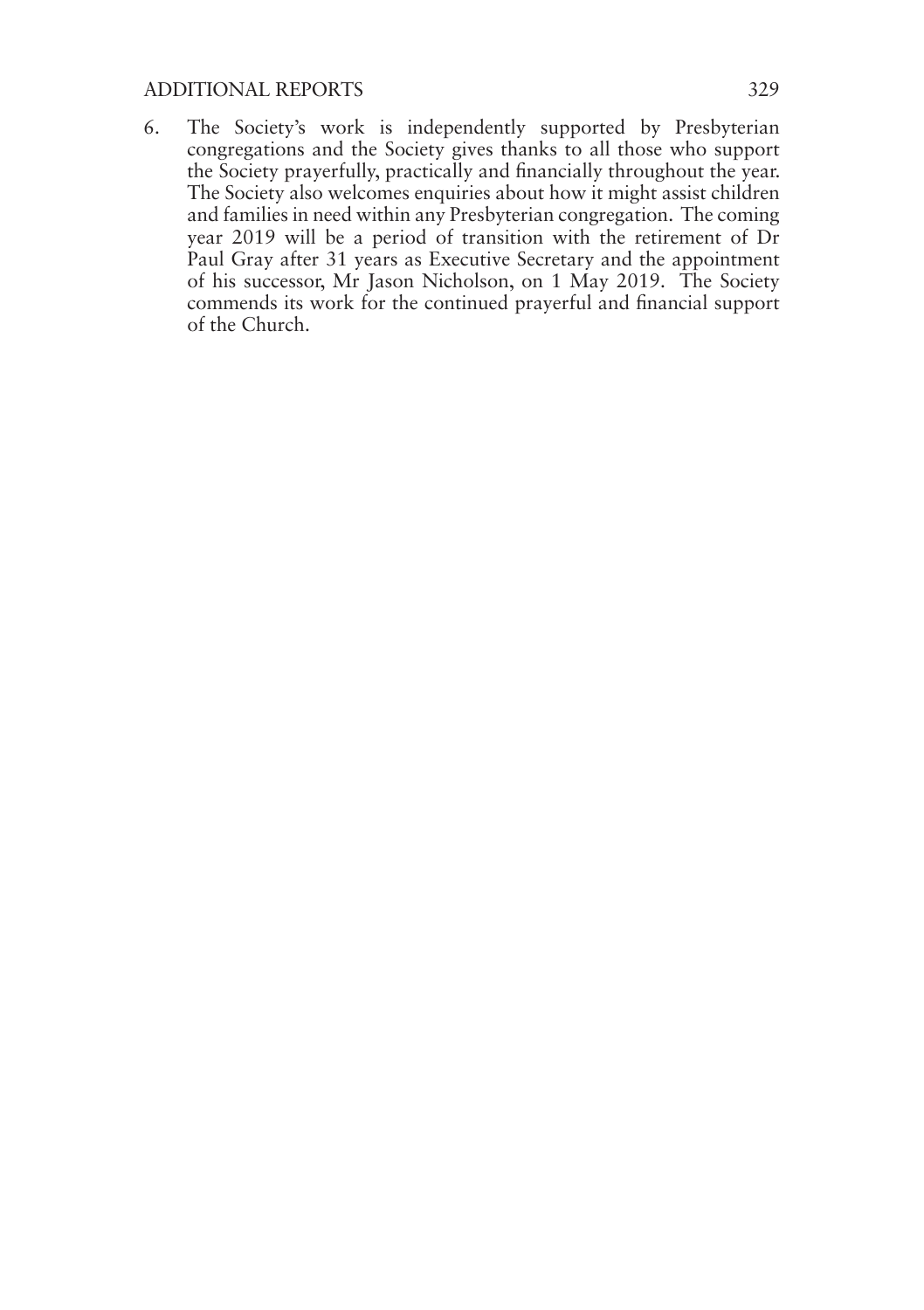### FOR INFORMATION

The following body is not under the control of the General Assembly. The report is included for information only.

## PRESBYTERIAN HISTORICAL SOCIETY OF IRELAND

*Very Rev Dr John Lockington writes:*

The Presbyterian Historical Society of Ireland reports that throughout 2018 it has continued to promote the study of the historic Churches of the Presbyterian order in Ireland, and the contributions they have made to Irish Society and the wider world.

We have sought to achieve this through our programme of talks, lectures, visits and through our publications and website

- 1. We have continued to operate in line with the requirements of the Charity Commission, both in how we present our accounts and also as we seek to meet other requirements as they are notified to us. We have tried to do this with great care and we believe we have been able to operate as a responsible charity.
- 2. For the past two years we have had to live with uncertainty regarding our future accommodation. This year, events have moved rapidly. The relocation of the Society from College Green to Assembly Buildings was the major factor affecting our finances during 2018. Expenditure of some  $£16,700$  was incurred in the move – this covered the physical relocation of all items, transfer and re-erection of the mobile shelving, installation of a water detection system and the purchase of minor furniture items. Against this, we are indebted to the Ulster Scots Agency who contributed some  $£13,400$  towards the relocation, leaving a cost of about  $£3,400$  to be met by the Society. The disruption of the relocation had a slight knock-on impact on income because of the necessary closure during the move. The annual grant from the Presbyterian Church in Ireland remains the main source of income for the Society. augmented by donations from the other Churches of the Presbyterian order. Most of the expenditure items were of the same order as in the previous year, the major area being the cost of leasing and servicing the Society's premises. Expenditure continues to be carefully controlled and all areas are examined regularly for economies, so that the best value for money is obtained.
- 3. We have not been able to do everything we would have liked to do, and we will still need to seek additional sources of funding in order to build upon what we have been given, and to achieve things which we cannot as yet afford, and especially the provision of additional rolling shelving for our growing archive material. The new location at the main entrance to the Assembly Buildings will, we believe, increase our contact with the members of the Presbyterian Church who come to the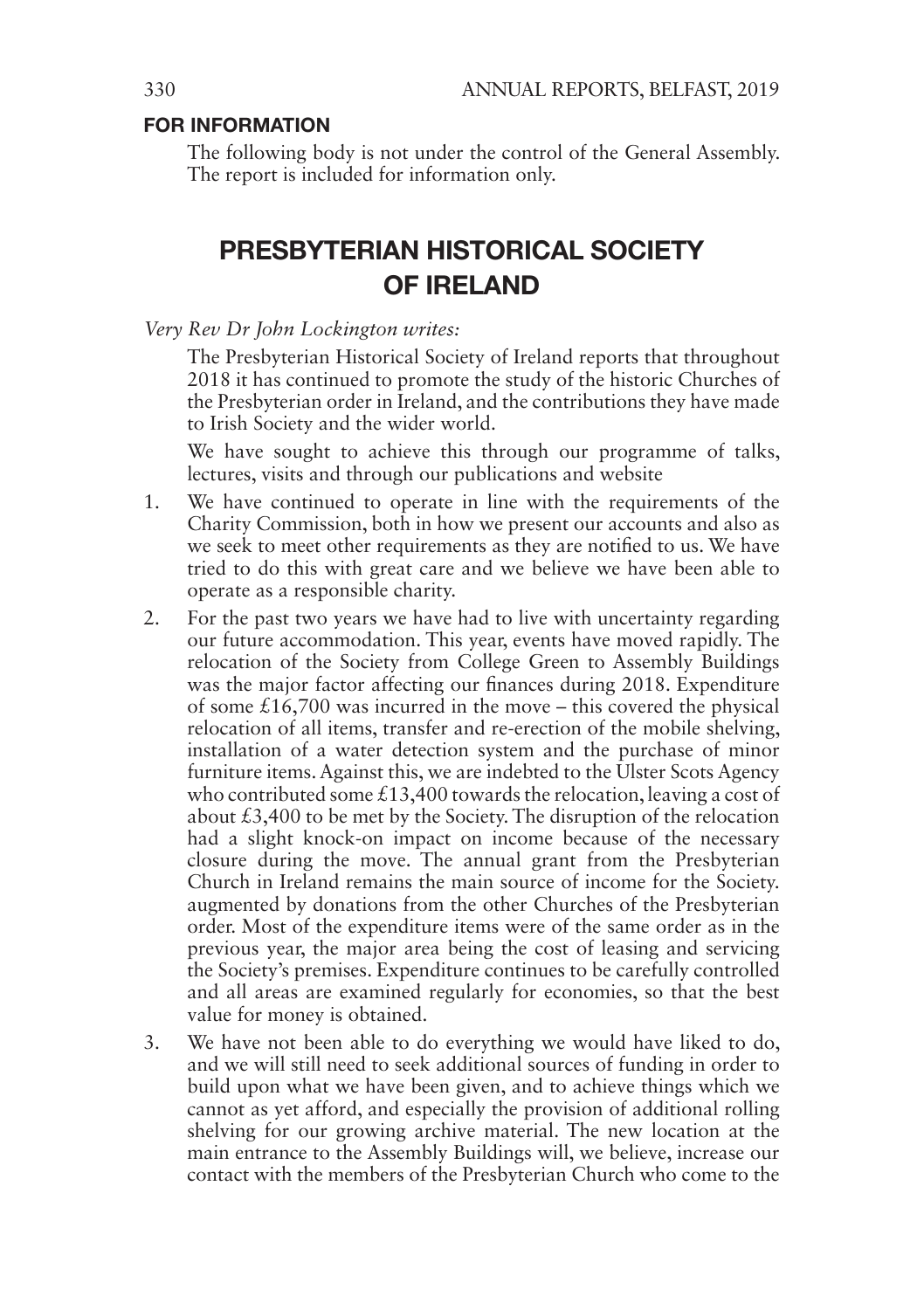### ADDITIONAL REPORTS 331

Church offices or the Assembly Hall, as well as to those who use the excellent Conference Centre, to students living in residences, and to the thousands of visitors to Belfast who stay in the increasing number of local hotels.

- 4. In spite of our major preoccupation with relocation, we have managed to sustain an excellent programme of lectures, and other less formal events. Attendances have been most encouraging, and it has been good to see a number of younger scholars featuring in our events. Our annual field trip focussed this year on the Banbridge area, and proved most enjoyable and informative.
- 5 During the year, we produced our annual Bulletin, and towards the end of the year Dr W P Addley`s major booklet on Hunter of Knock which we think will attract favourable attention. We have again experienced some frustration that other projected work has taken longer than intended, for several reasons, and not least time-consuming problems in dealing with hard to decipher manuscripts. The revised Publication policy drafted by the Publication Committee has now been accepted by the Council.
- 6. The move to Assembly Buildings enables us to co-operate with the new visitor exhibition in the reception area, our immediate neighbour. We have worked closely with the task group identifying suitable material for display. We hope you will enjoy the first such display, and look out for what is planned for the future. We are looking forward to sharing in an event shortly when both the visitor exhibition area and our own new premises will be officially opened by the Moderator.
- 7. The Society welcomes donations of books, pamphlets, congregational histories and suitable artefacts, minute books and old-style communion tokens. These may be deposited with the Society either as a gift or as an indefinite loan. We hold many Synod and Presbytery records, and are delighted that an increasing number of Congregational records are also being entrusted to our care.
- 8. The society continues to share information with other organisations, agencies and blogs, which help us to raise our profile and publicise our publications. We have 600 followers on Facebook which can be accessed via the blog icon on the home page of our website. This keeps a wider public informed about new books and events.
- 9. The Society`s website continues to be one of our principal means of communicating with the general public, and this is reflected by the numbers using it, and joining the Society as Associate Members. We work hard to improve the number and range of the articles on our history page, and in the updating and presentation of *A History of Congregations*. Copies of *The Bulletin* up to 2012 can now be viewed on the Website.
- 10. One of our disappointments this year is that we have not made as much progress in working through our Action Plan as had hoped. We can only plead that the circumstances of this hectic year, and our preoccupation with buildings and relocation have been more than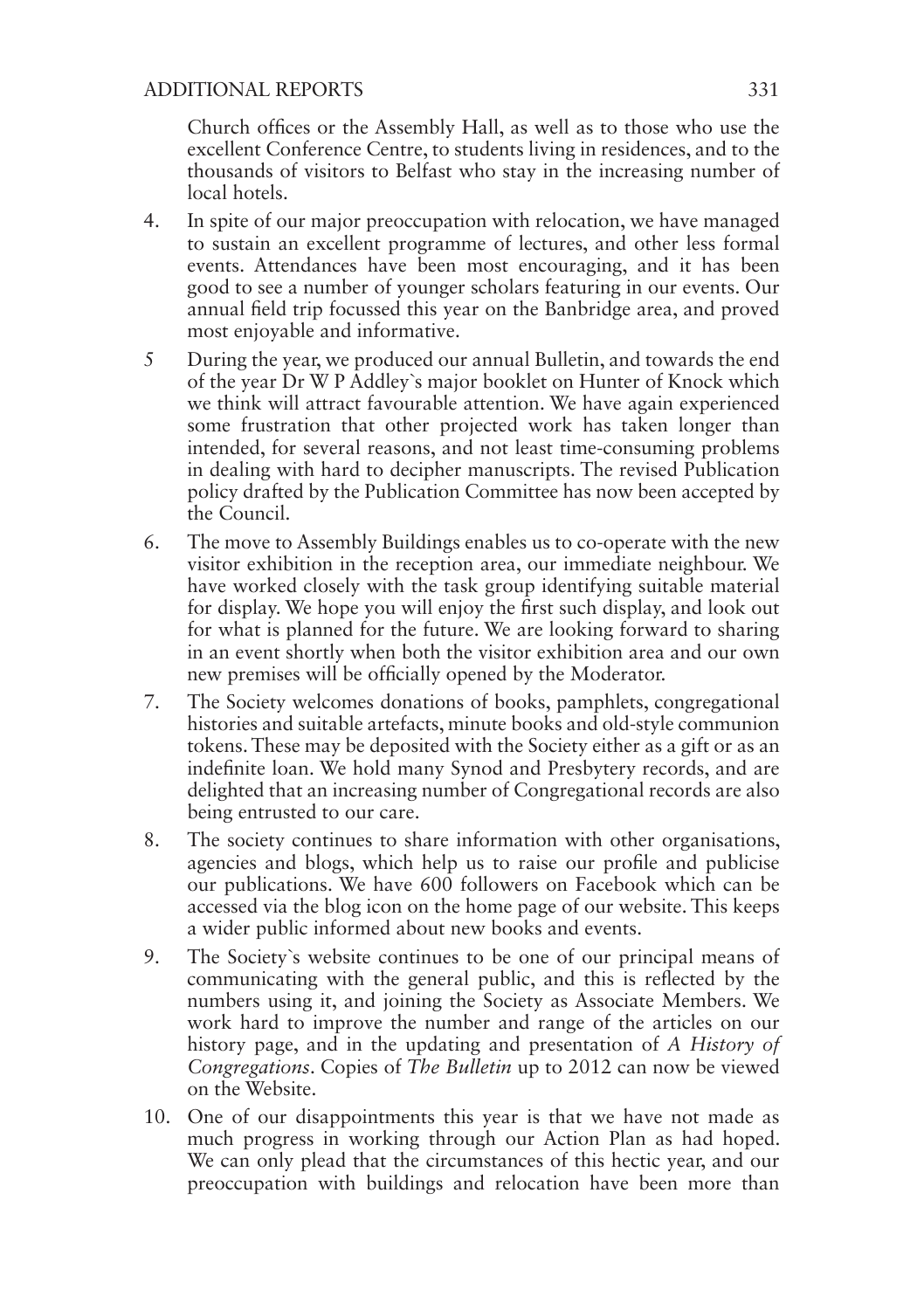enough to cope with. This is a suitable point to record our gratitude to the Clerk and Deputy Clerk of Assembly who have given so much time and thought to our concerns, to the working Committee set up by Council, and to our volunteers, and especially those who worked through the heat of summer to have everything put in place. Most of all we pay tribute to our Librarian and Archivist for her magnificent work on our behalf, and her enormous enthusiasm and vision for the Society

11. We continue to be really grateful to our volunteers who help us out for a few hours each week, filing, classifying library books for our electronic catalogue, indexing and transcribing records, and preparing mailings. We will need more help than ever in the months ahead, and the Librarian would be glad to hear from anyone who might be able to do this for us.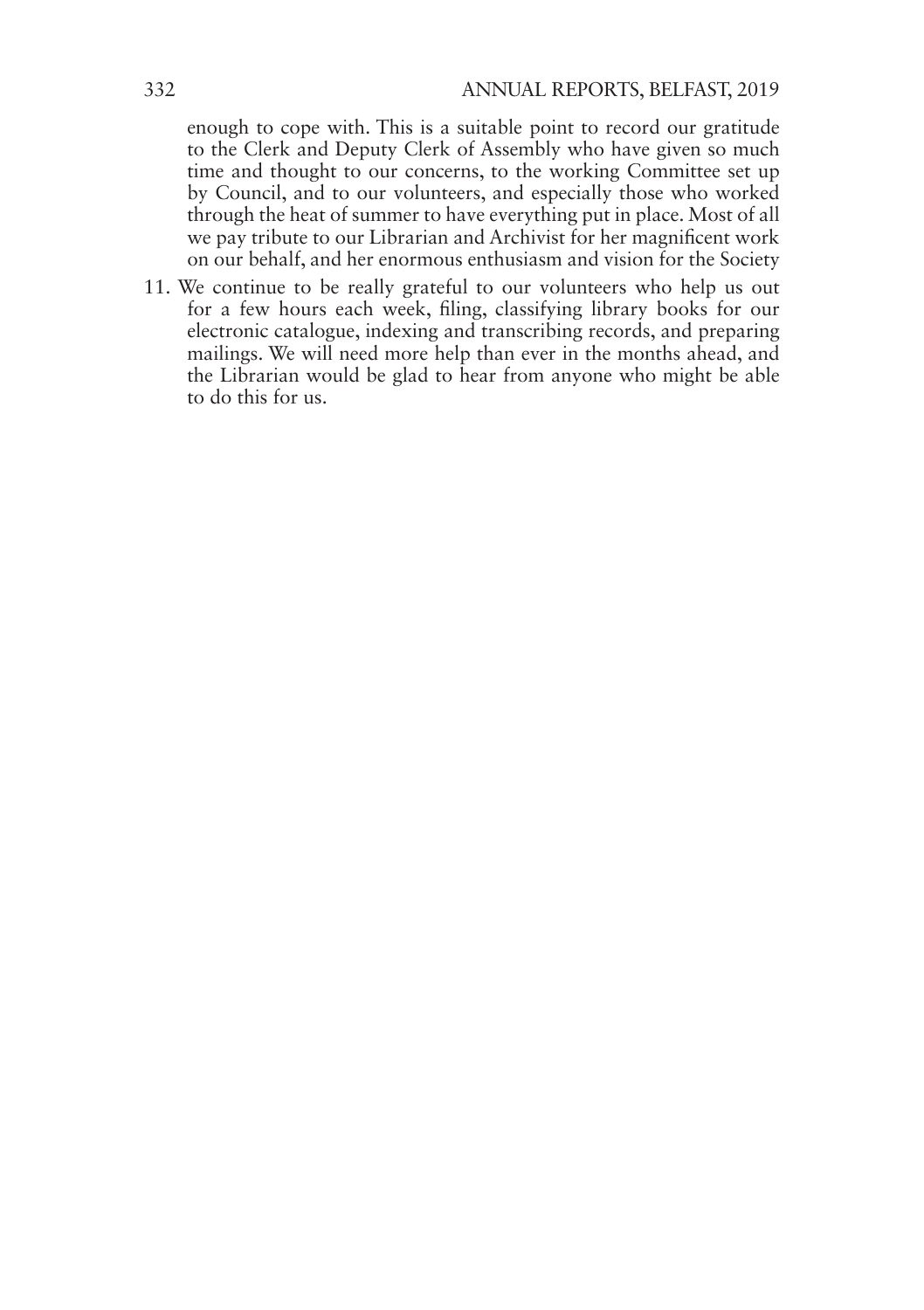### ADDITIONAL REPORTS 333

### FOR INFORMATION

The following body is not under the control of the General Assembly. The report is included for information only.

# OLD AGE FUND, WOMEN'S FUND AND INDIGENT LADIES' FUND

- 1. The directors report that, during the last financial year which ended 31st December 2018, 106 beneficiaries (47 in the Old Age Fund, 36 in the Women's Fund and 23 in the Indigent Ladies' Fund) received grants.
- 2. The changes in beneficiaries during the year are as follows:

| <b>Beneficiaries</b><br>receiving Quarterly Grant               | Presbyterian<br>Old Age<br>Fund | Indigent<br>Women's<br>Fund | Ladies'<br>Fund | TOTAL |
|-----------------------------------------------------------------|---------------------------------|-----------------------------|-----------------|-------|
| At 1 January 2018                                               | 41                              | 29                          | 23              | 93    |
| New Grants provided                                             | 5                               | 4                           |                 | 9     |
| Deaths                                                          | (1)                             |                             | (1)             | (2)   |
| Grants no longer required                                       | (2)                             | (2)                         |                 | (4)   |
| At 31 December 2018                                             | 43                              | 31                          | 22              | 96    |
| Beneficiaries receiving one-off donations                       | 1                               | 3                           |                 | 4     |
| Deaths and Grants no longer<br>required (as above)              | 3                               | $\mathcal{L}$               | 1               | 6     |
| Number of Beneficiaries receiving<br>assistance during the year | 47                              | 36                          | 23              | 106   |

- 3. The total distribution of the Funds in grants, donations and gifts was  $£181,065$  (£77,716 from the Old Age Fund, £59,400 from the Women's Fund and £43,949 from the Indigent Ladies' Fund).
- 4. An annual grant of £1,440, paid quarterly, was sent to beneficiaries during the year  $(2017; \pounds1,440)$ .
- 5. A 'Special Gift' of £360 (2017: £360) was sent to every beneficiary prior to Christmas.
- 6. During the year the directors responded sympathetically to various problems which had been brought to their attention. They gave oneoff donations, as needed, to assist in particular cases where immediate financial aid was more appropriate than annual grants. Ministers are asked to bear in mind the possibility of help from these funds in similar cases connected with their own congregations.
- 7. The Directors assure the Church that all monies that come to the Funds are carefully and wisely spent.